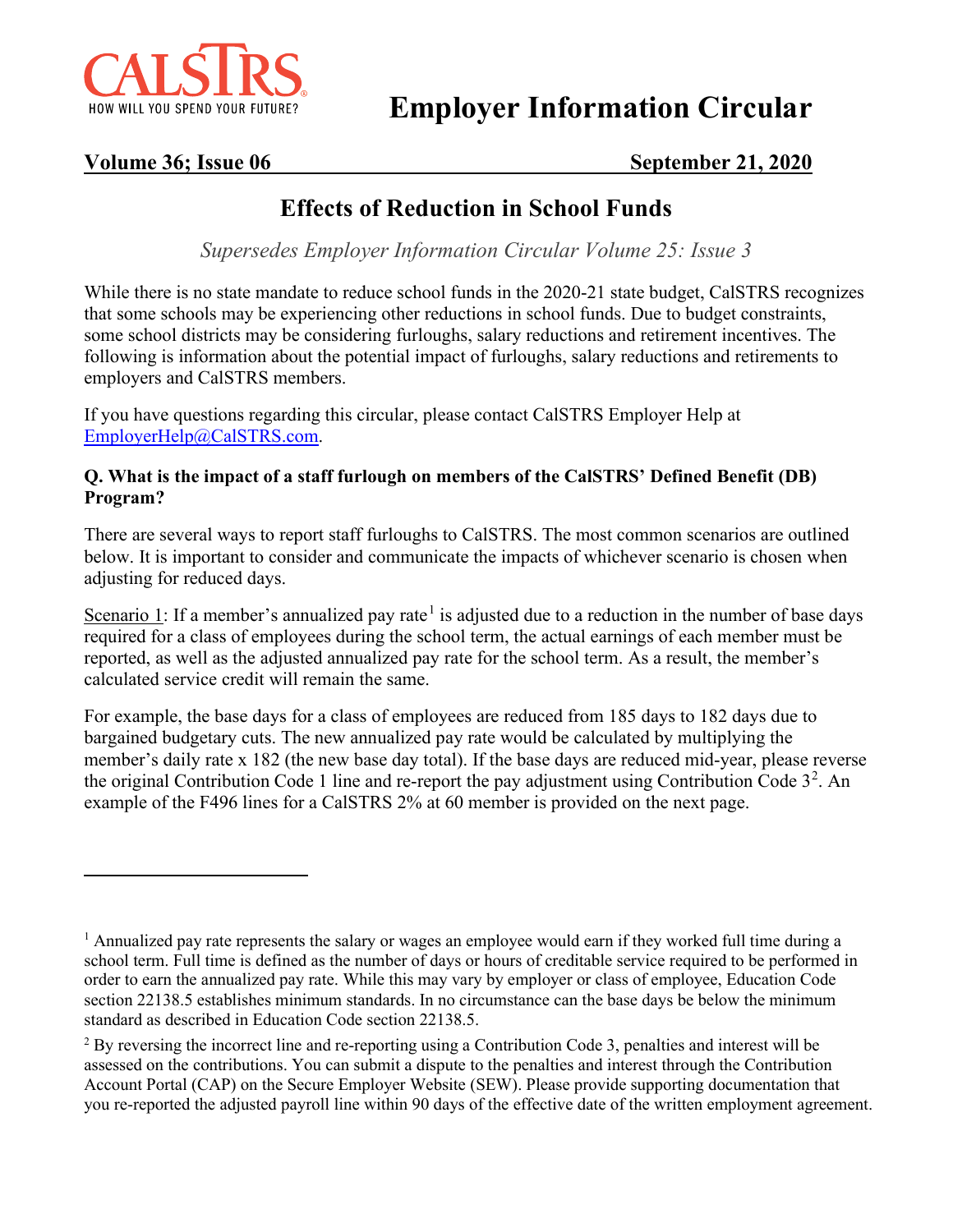| Mbr/<br>Assign<br>Code | Annualized<br>Pay Rate | Pay<br>Code | Earnings   | Contrib<br>Rate | Contrib<br>Code | Contrib<br>Amt | Serv Per<br>Beg/End | Serv<br>Cred |
|------------------------|------------------------|-------------|------------|-----------------|-----------------|----------------|---------------------|--------------|
| $1 - 57$               | 37000.00               | 3           | 3700.00    | .1025           | 1               | 379.25         | 0901-0930           | .1000        |
| $1 - 57$               | 37000.00               | 3           | $-3700.00$ | .1025           | 1               | $-379.25$      | 0901-0930           | $-.1000$     |
| $1 - 57$               | 36400.00               | 3           | 3640.00    | .1025           | 3               | 373.10         | 0901-0930           | .1000        |

While the member's calculated service credit will remain the same in this scenario, if this school year is part of the member's final compensation period, the member's final compensation will be lowered.

Scenario 2: If the number of base days required for a class of employees is not reduced, the annualized pay rate for a class of employees would not be adjusted even if furloughs are taken. In this scenario, the actual earnings of each member must be reported, as well as the non-adjusted annualized pay rate for the school term. As a result, the member's calculated service credit will be lowered. An example of the F496 line for a CalSTRS 2% at 60 member is provided below:

| Mbr/<br>Assign<br>Code | Annualized<br>Pay Rate | Pay<br>Code | Earnings | Contrib<br>Rate | Contrib  <br>Code | Contrib<br>Amt | Serv Per<br>Beg/End | Serv<br>Cred |
|------------------------|------------------------|-------------|----------|-----------------|-------------------|----------------|---------------------|--------------|
| $1 - 57$               | 37000.00               |             | 3640.00  | .1025           |                   | 373.10         | 0901-0930           | .0984        |

While the member's calculated service credit will be reduced in this scenario, if this school year is part of the member's final compensation period, generally the member's final compensation should remain the same as if the reduction in earnings did not occur.

#### **Q. How would a staff furlough impact a DB member participating in the Reduced Workload Program (RWP)?**

A. If a member who is participating in RWP fails to work at least one-half of the time required for fulltime employment in the position for any reason, including furloughs, the member will be in default of the RWP agreement and will receive only service credit for time actually worked. Employers are encouraged to advise their members of these scenarios and suggest that members work at a percentage above the 50% minimum if a furlough is contemplated.

### **Q. How does a staff furlough impact a DB member's retirement benefit?**

A. CalSTRS retirement benefits are calculated based on a member's final compensation, the amount of service credit they've earned, and the age at which they retire. Changes in any one of these factors will impact a member's retirement benefit.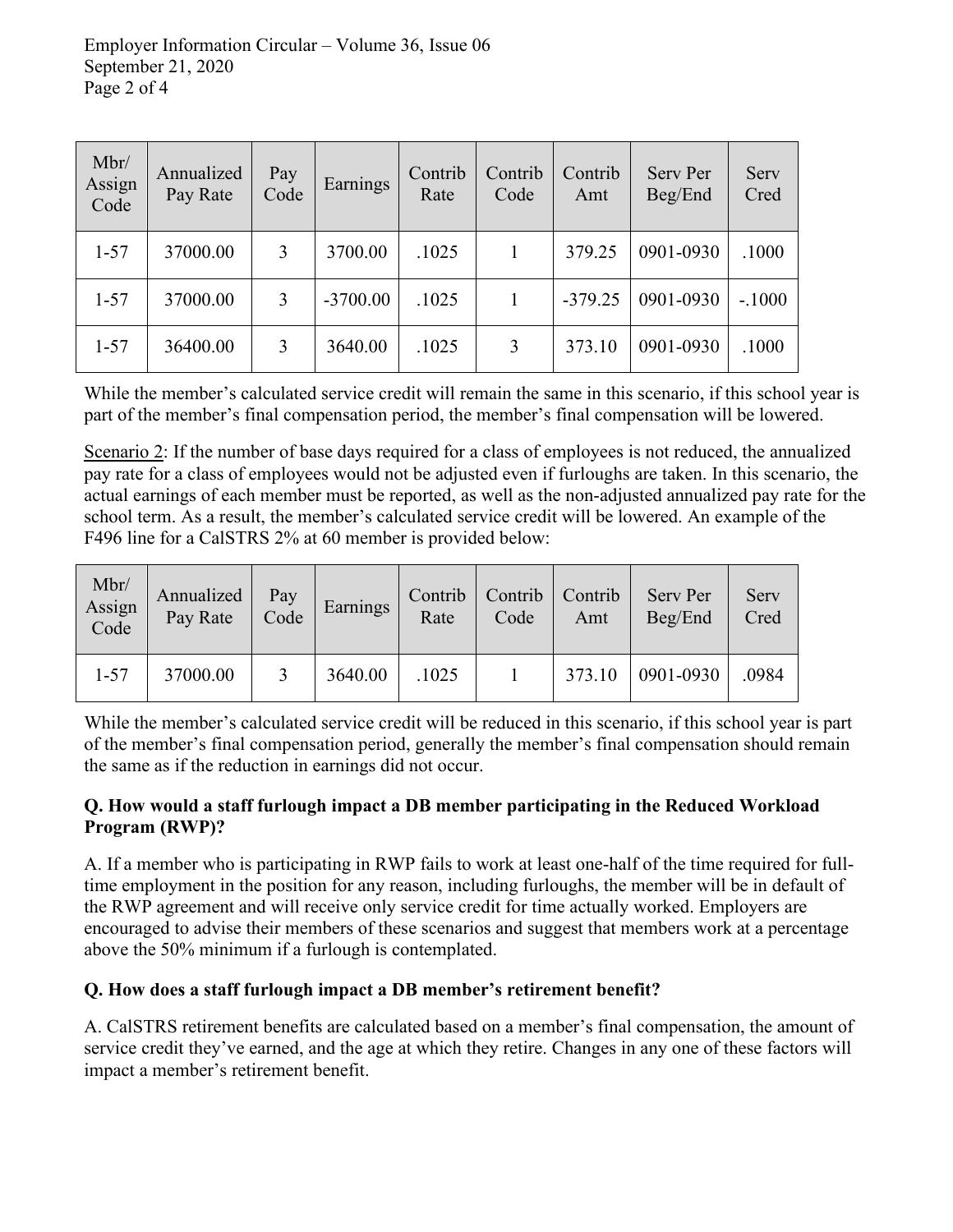Furloughed members under Scenario 1 above may have a lower final compensation if the furloughs occur in a year that is part of their final compensation period.

Furloughed members under Scenario 2 will earn less service credit during the year in which the furloughs occur. Performing any additional assignments that are creditable may help them reach a full year of service credit.

For more information on how a member's benefit may be impacted, employers can direct members to talk with a CalSTRS Benefits Specialist.

# **Q. How does CalSTRS minimize the impact of a salary reduction on members?**

A. Members who receive a salary reduction due to a reduction in school funds may be eligible for nonconsecutive final compensation. This applies to members who do not qualify for the one-year final compensation. In all cases, CalSTRS determines a member's most advantageous final compensation period.

With nonconsecutive final compensation, upon verification by the employer, CalSTRS will exclude the periods of the reduction in school funds to determine the highest 36 consecutive months of compensation earnable if doing so would result in a higher final compensation. The employer must certify that the member is eligible for this final compensation calculation because the member's salary was reduced due to a reduction in school funds for the specified school year.

## **Q. Can the district offer a retirement incentive?**

A. Yes, school districts may offer retirement incentives. There are generally two types of retirement incentives: (1) a school district incentive to retire, and (2) the CalSTRS Retirement Incentive Program. Each affects a member's retirement differently.

(1) School district incentive to retire – Compensation paid as part of a school district incentive to retire meets the definition of remuneration in addition to salary, also known as special compensation. However, how a district's incentive to retire is paid, and a member's CalSTRS benefit structure, will determine if the compensation is creditable to the member's DBS account or not at all.

For CalSTRS 2% at 60 members, if the district's incentive to retire is earned prior to a member's retirement, and because retirement incentives are generally limited-term payments, the compensation is creditable directly to the member's DBS account. The compensation must be reported to CalSTRS using Assignment Code 71, and the service period reported must be prior to the member's retirement date. If the incentive is earned after the member's retirement, the compensation is not creditable to CalSTRS.

For CalSTRS 2% at 62 members, because retirement incentives are generally one-time or ad hoc payments, the compensation is not creditable to CalSTRS.

(2) CalSTRS Retirement Incentive Program – Pursuant to Education Code section 22714, the CalSTRS Retirement Incentive Program adds two years of service credit to the monthly benefit of eligible members. In order to offer the CalSTRS Retirement Incentive Program, districts are required to, among other things: demonstrate a cost savings over a period of time, be agreed to by the county superintendent, Superintendent of Public Instruction or chancellor, as appropriate; pay for the entire cost, including the